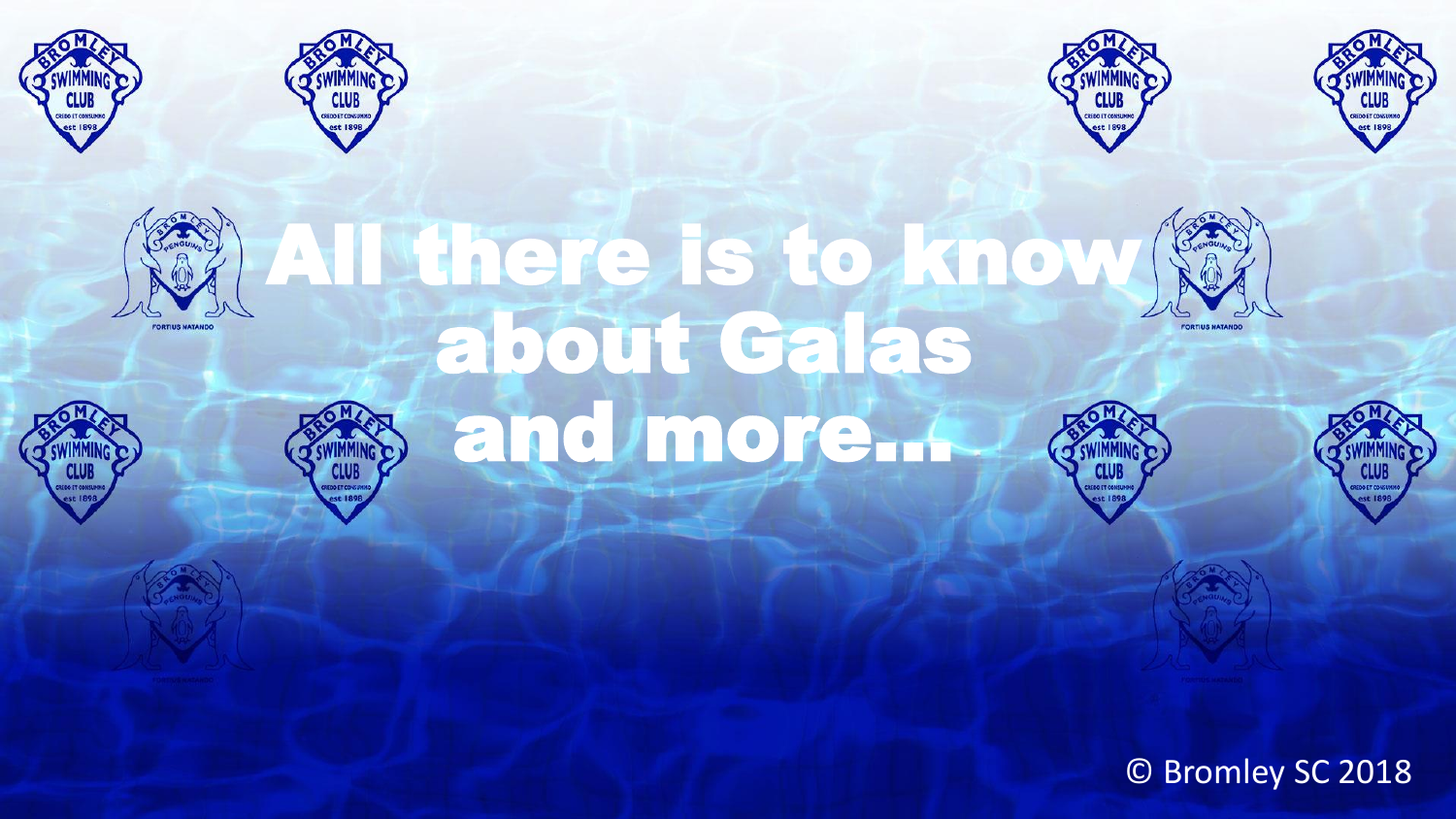# bromleyswimmingclub

- Types of galas
- What galas get you into?
- Club Champs, Awards and Presentation Night
- Competitions Calendar
- Volunteering
- Gala Entries Software in Use
- Gala Entries Procedure
- Gala Entries Qualifying Times, Accepted/Rejected Entries
- Gala On the day
- Gala On the day Disqualifications
- Gala Results
- Appendix I Glossary of Terms
- Appendix II Useful Links & Tools
- Appendix III Age Groups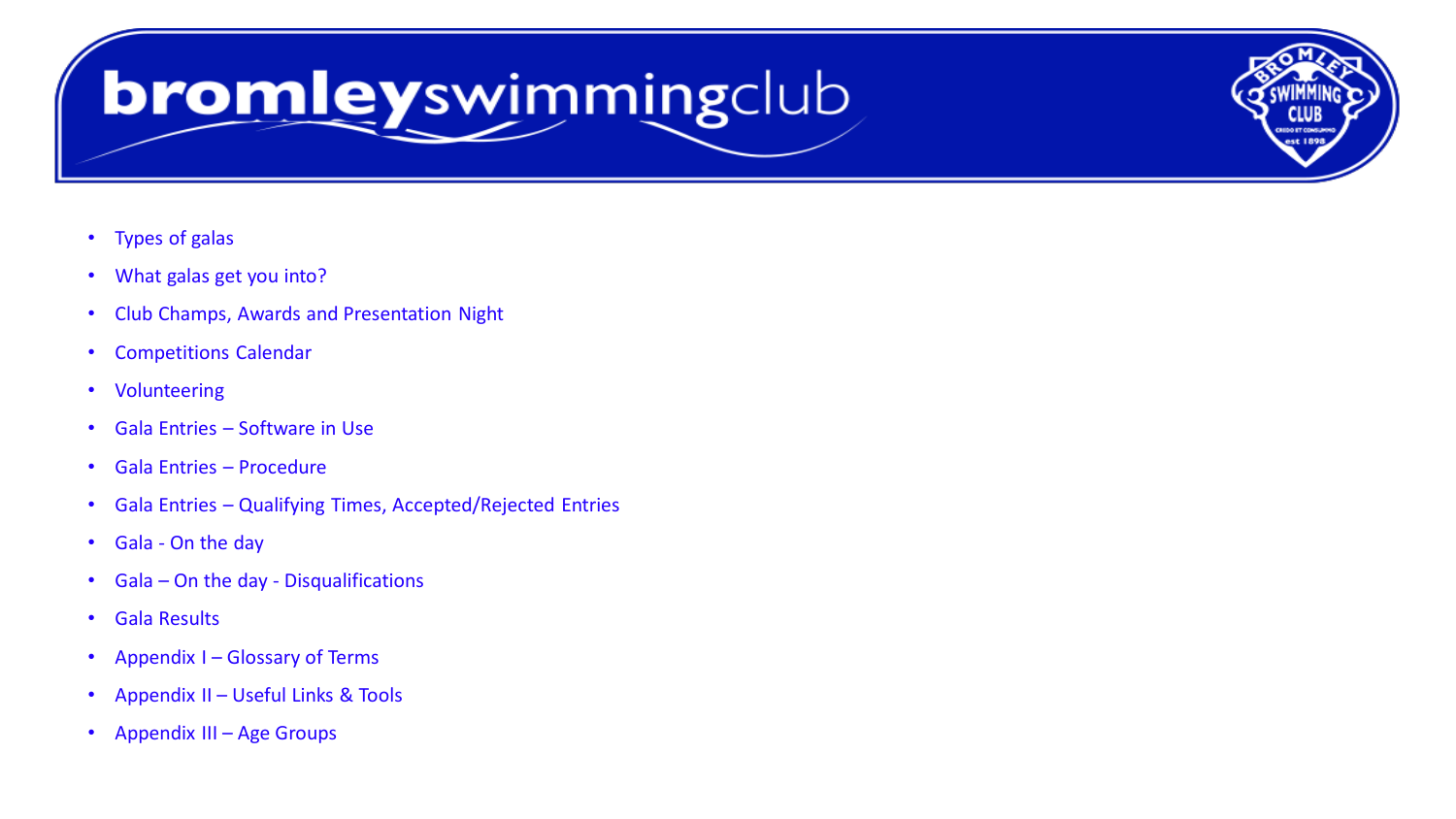# Gala Types

Galas are categorised as followed:

- Closed meets:
	- those are limited to Bromley swimmers only (Club Champs Level 4) and in special cases open to a limited number of other clubs (aka our Jan dual meet with 1-2 external clubs)
	- Unlicensed usually internal galas for lower squads, or dual meets with 1-5 external clubs
- Open Meets Level 3 (SC), Level 3 (LC), Level 2 & Level 1 galas
- Championships
	- Kent (County champs and Development Meet)
	- London Regionals (winter and summer)
	- English (winter and summer), British (winter and summer) by invitation only
	- Exception: Welsh Nationals. Unless you have registered your swimmer as being Welsh before the published deadline, this is treated as a Level 1 Open
- Leagues (swimmers selected by the coaches)
	- Kent Junior League run in 3 rounds, for 9-13y old swimmers only. *This is an unlicensed meet*
	- White Horse League run in 4 rounds
	- Arena League This is the most prestigious of all leagues. 3 Rounds, and a potential National Final in March. Our club has got 2 teams.
		- A Team Premier League
		- B Team Division 1

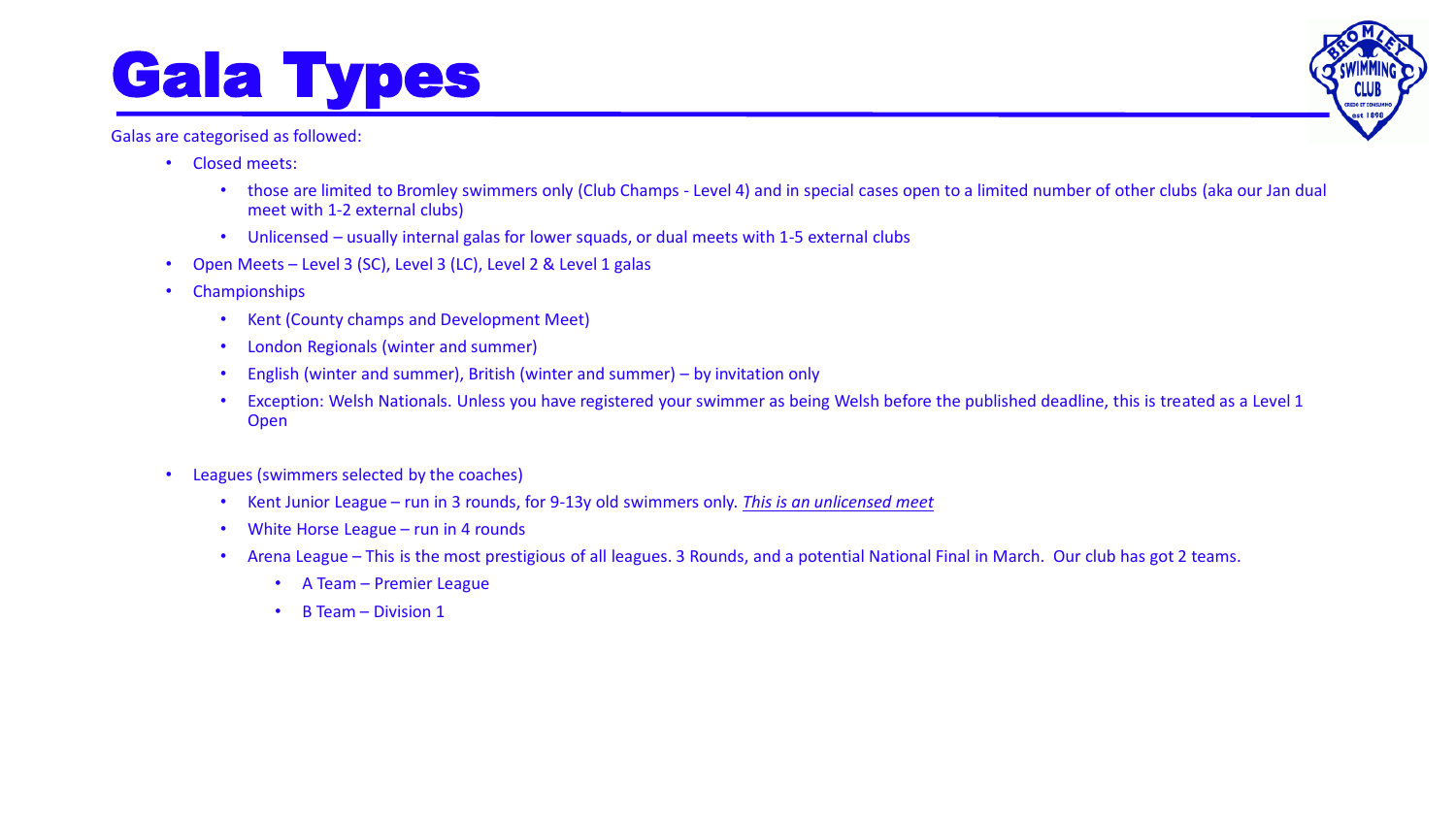# What galas get you into?



### **And the importance of the Promoter's conditions…**

This is where each gala type and level is key as they don't all get you into the next level up or more

For example, time achieved at our club champs cannot be used to enter the London Region galas.

**Promoters conditions are important** and must be read prior to entering any gala, whether you are a newbie or an experienced swimmer as they change from year to year, gala to gala.

| <b>Gala Level</b> | Gets your swimmer into                                                                  |
|-------------------|-----------------------------------------------------------------------------------------|
| Club Champs       | Kents + L3 Open Meets and some L2 Open                                                  |
| Level 4           | Kents + L3 Open Meets and some L2 Open                                                  |
| Level 3 (SC)      | Kents, Regionals + L4, L3, some L2&1 Open - read promoters conditions                   |
| Level 3 (LC)      | Kents, Regionals + L4, L3, some L2&1 Open - read promoters conditions                   |
| L2                | Kents, Regionals, Country (Winter) + L4, L3, some L2&1 Open - read promoters conditions |
| L1                | Kents, Regionals, Country + L4, L3, L2,L1 Open                                          |
| Unlicensed        | N/A                                                                                     |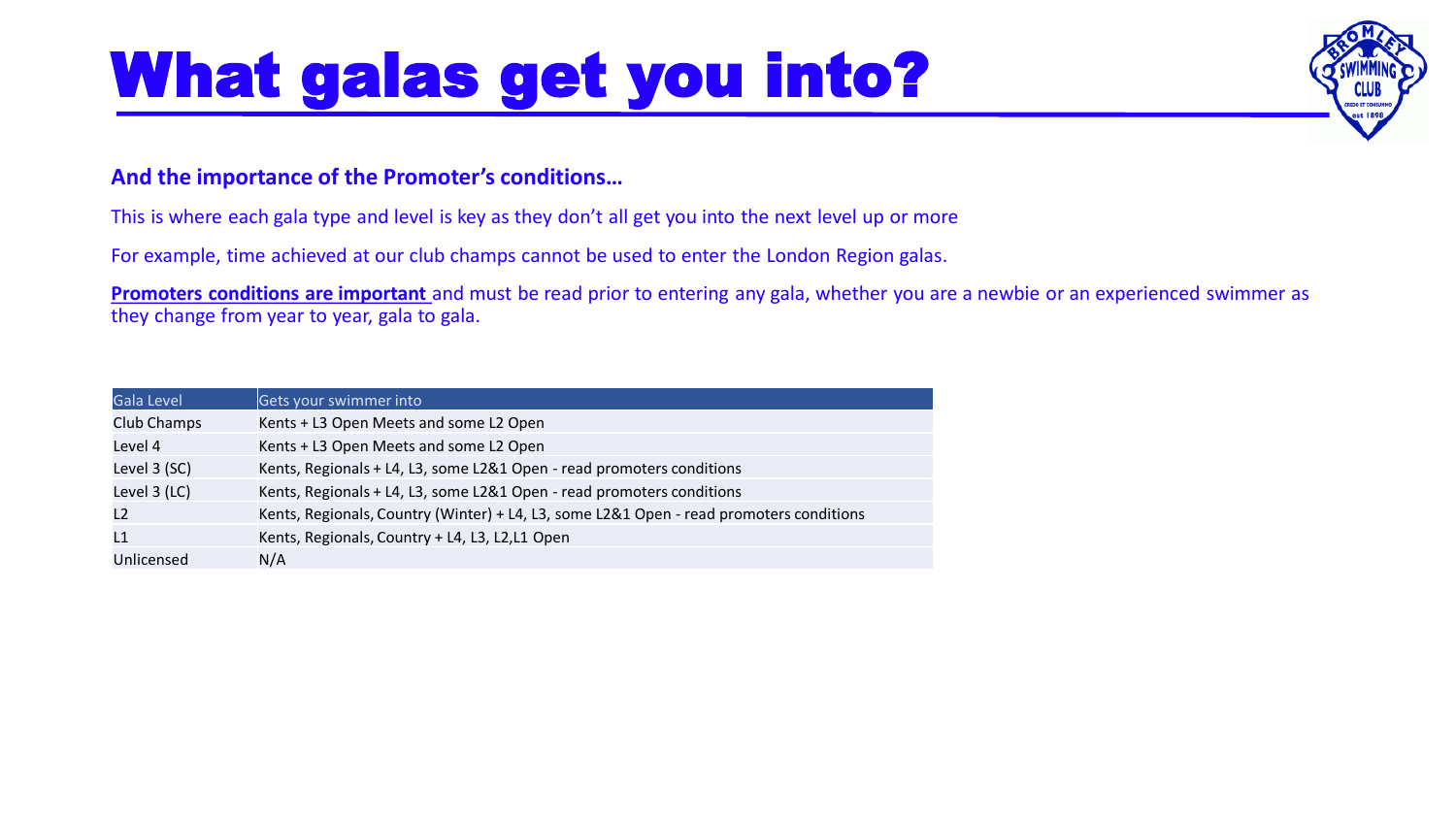# What galas get you into?

In pictures



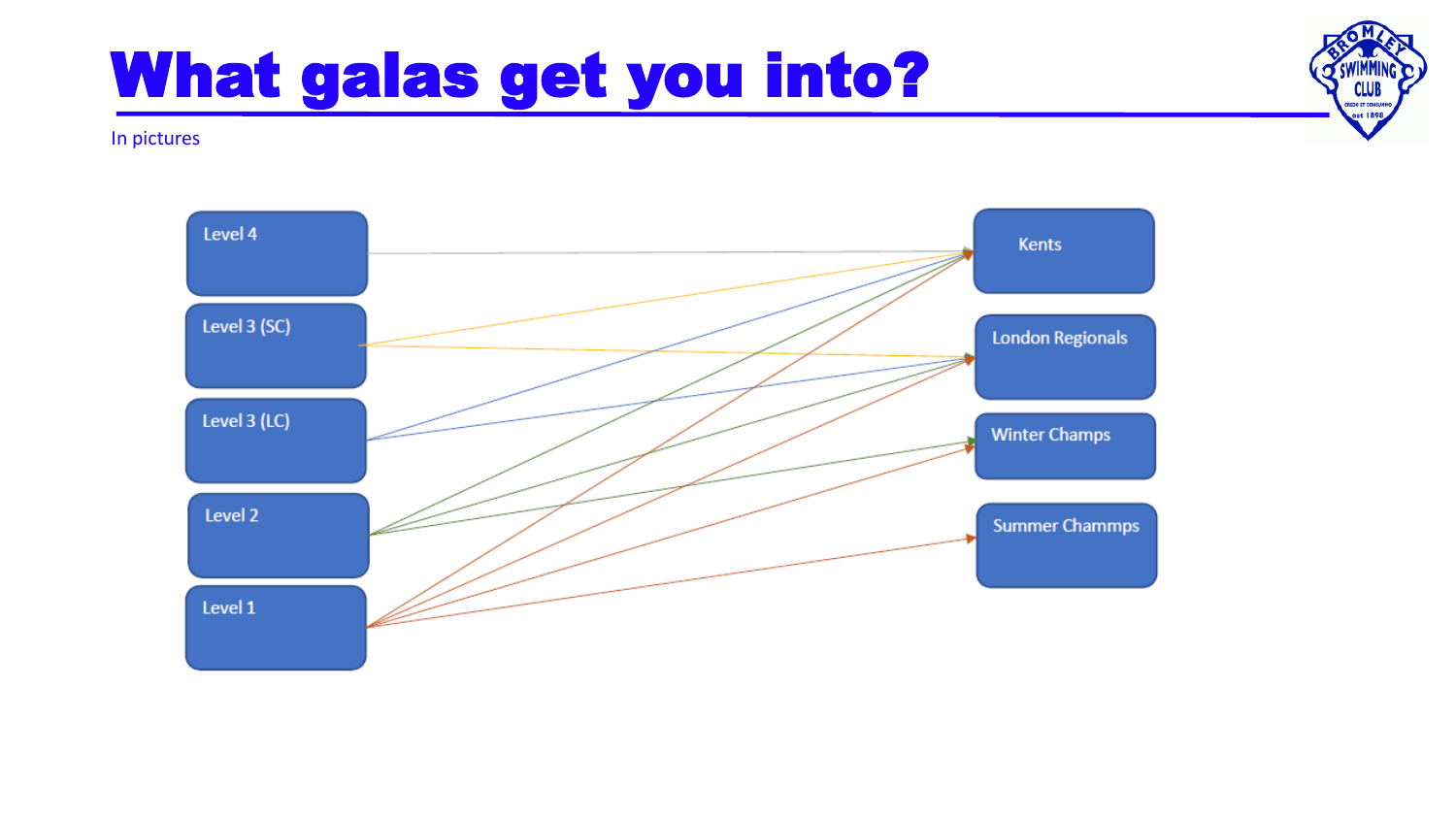## Club Champs, Awards and Presentation Night  $\Im$

Our Club Championships are important for the following reasons

- They allow our younger swimmers to compete for the first time
- Our older swimmers can showcase what hard work and commitment to the sport achieves, to which most swimmers should aspire to
- Awards are based on Club Champs attendance and results
- Presentation Night is all about rewarding swimmers based on their results but also on their progress throughout the year
- The Club Champs are split in 2: Age Groups and Distance
- The scoring for the age groups and distance : 1st 11 points, 2nd 10, 3rd 9...11<sup>th</sup> onwards get 1 point
- Full details on how Awards points are calculated to follow
- See Club Champs Age Groups/Events details below, page 3

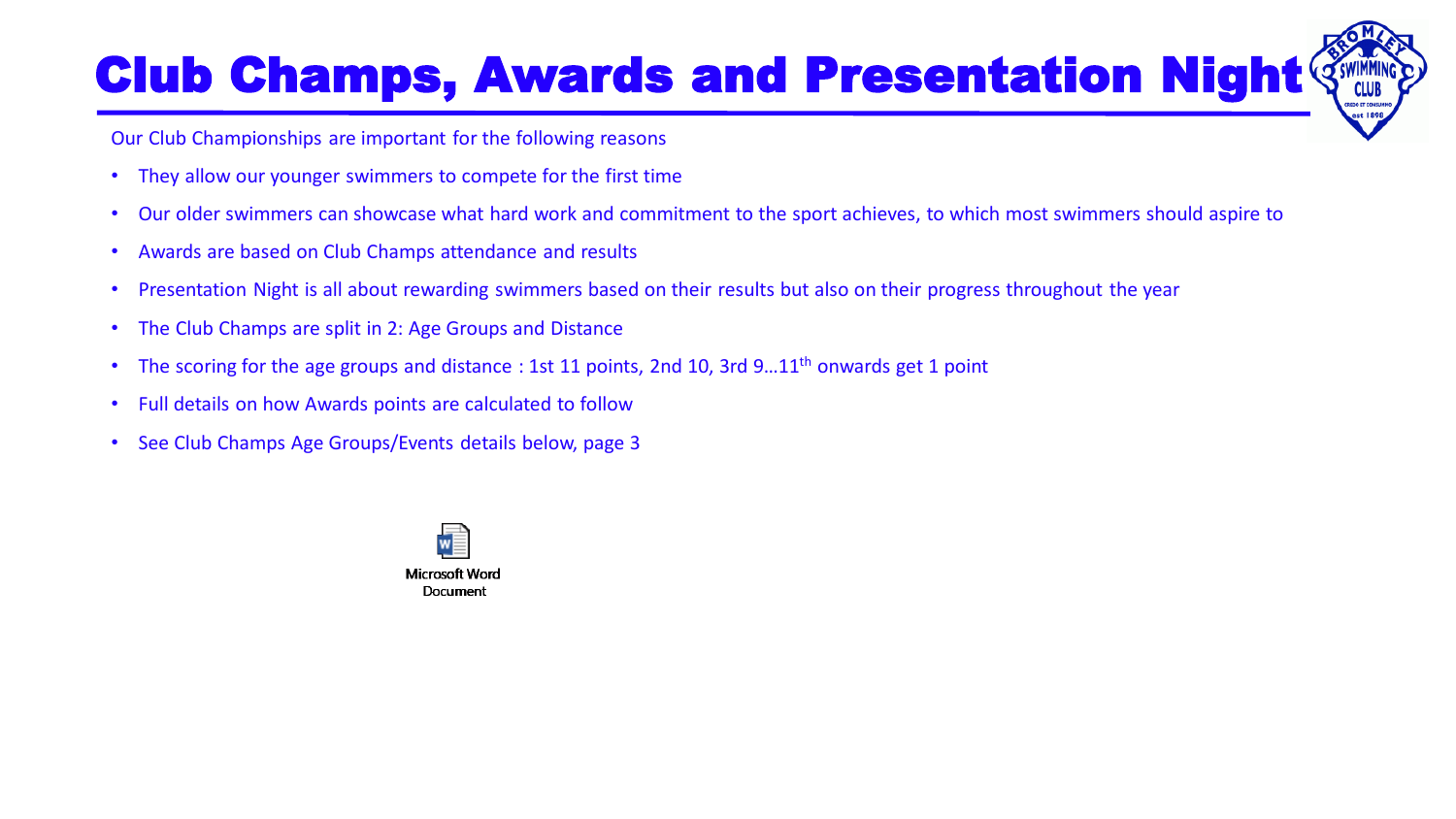# Competitions Calendar

**CLUB REDO ET CONSUM** est 1898

- The swimming season is divided in 2 parts:
	- Winter (SC) Sept-Dec except for particular years (aka last year, the Winter champs were run Long Course as they were in the qualifying window for the Commonwealth games)
	- Summer (LC) Jan-Aug

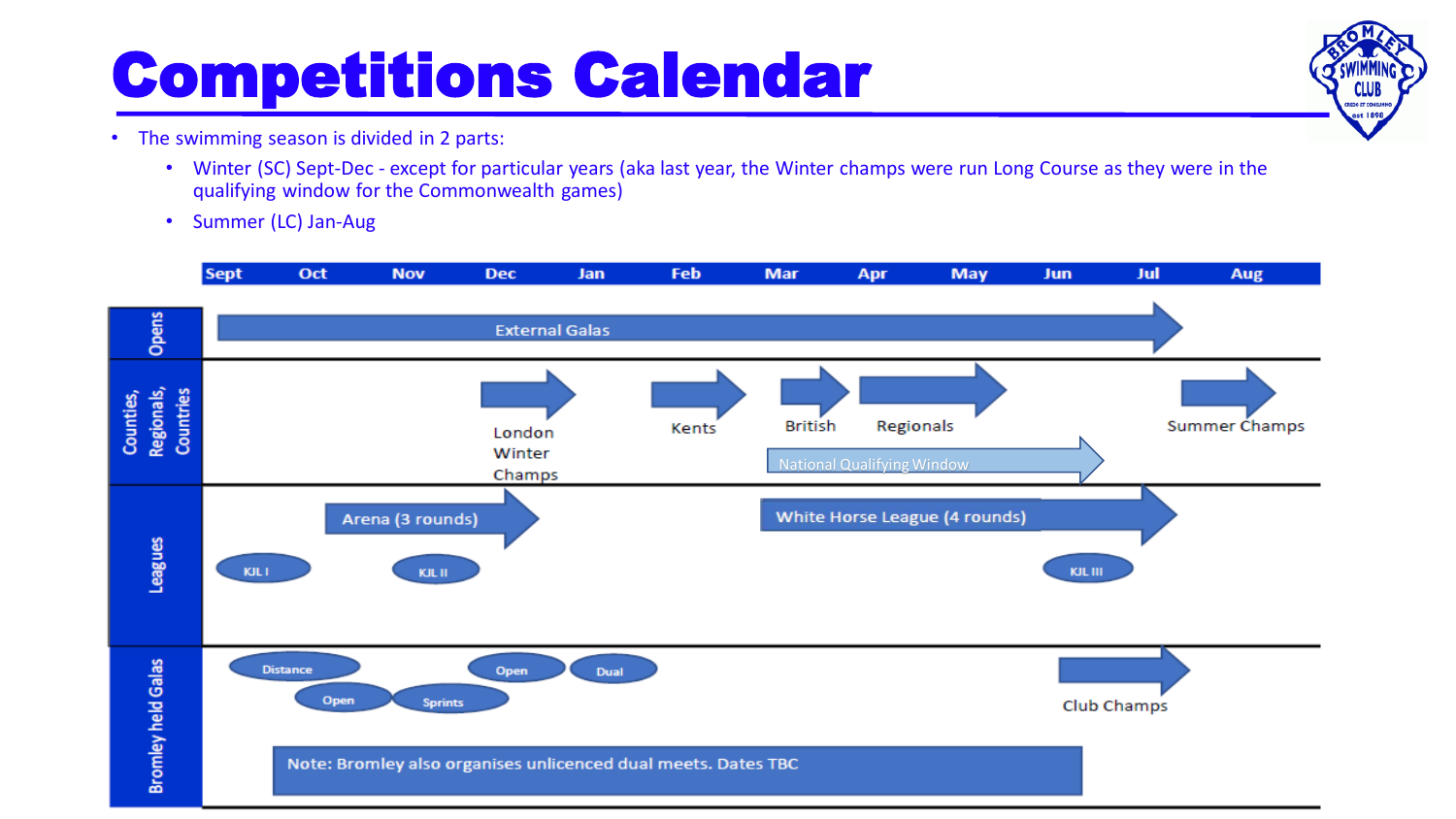## Volunteering



Swimming is an amateur sport that relies mainly on volunteers (except for Coaches/Teachers of course, who are getting paid), so help from parents is absolute paramount. Here are the various areas in which parent help is necessary:

- Committee they run the club: deal with HR, pool schedule, treasury, welfare, etc.
- Support Team (non-Committee roles) they organise league events, our own Open Meets, gala entries and much more
- Officials they run the races at any given gala. Without them, galas wouldn't be licensed. (Please contact Jason Meers if you are interested in training as an Official)
- Parents at galas they support the coaches by overseeing the children while not in the water and send them to the marshalling area

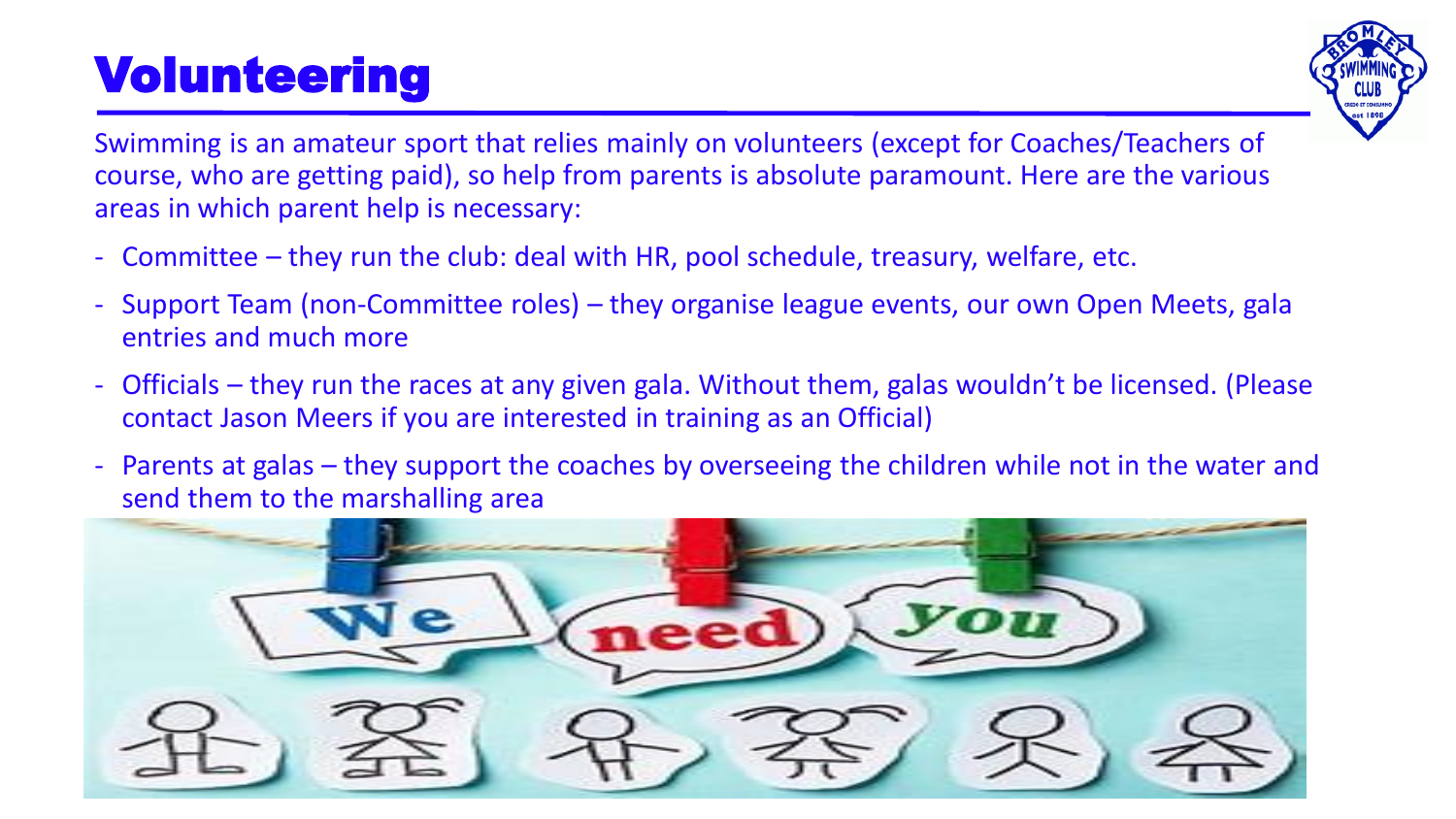## Gala Entries – Softwares in Use

Galas are managed by the promoters using one of the following application

- Hytek (Meet Manager, Team manager)
- SportSys
- TeamUnify

Whenever a gala is organised, the promoter creates an electronic Entry file that all clubs can use to enter kids in bulk

Hytek files can be imported in TU, allowing a simple Entry setup with little or no manual input from us, ready to use via OnDeck or online

SportSys are not compatible, so the Bromley Entry resources have to manually set up a gala in TU, add all Events, dates, and Qualifying Times ready for the Bromley Parents to use.

Once everyone has entered their swimmers in TU, then the entry person has to enter manually the times into SportSys

This applies to Kents and London galas mainly, but also a few Level 3 competitions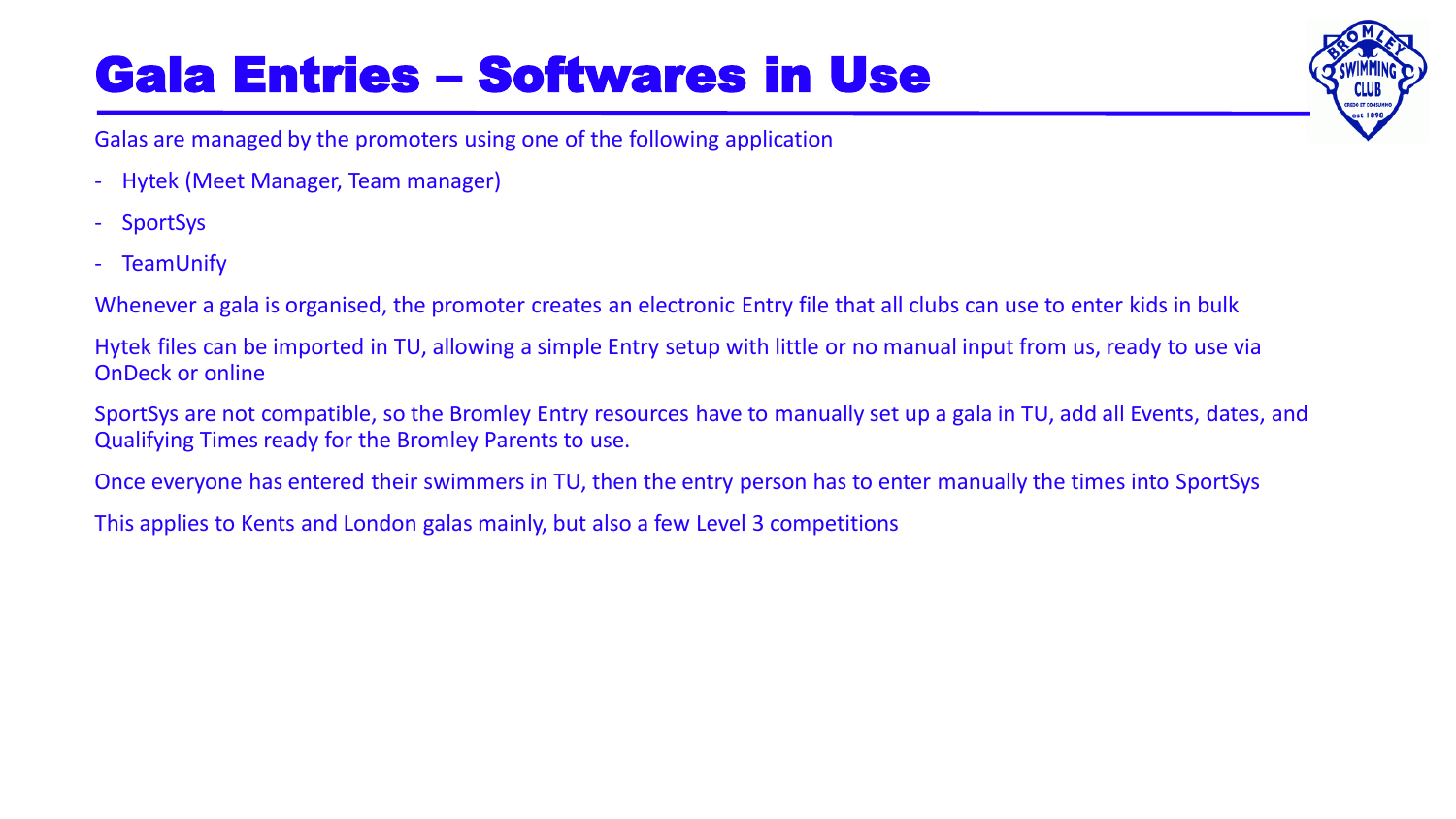## Gala Entries - procedure

**Read the promoter's conditions**, they will cover important information as laid our by the Host of the gala

- Age groups
- As-at-date age, End of Year Age
- Deadline for entries (please note the internal deadline will differ from the gala real deadline. This allows us to process all entries prior to submission)
- First-come-first-served vs hard deadline this is really important. If a gala is on a first-come-first-served basis, the promoter can close entries early
- Qualifying Times. Please be aware that for the Kents/Regionals the Consideration Times do not assure you a place at those galas. Auto Times do, unless specified in the promoters conditions (usually for distance events, races can be limited to 2-3 heats)
- If your swimmer doesn't have a time for a particular event, speak to your coach to see if he/she could give you a time or time you at training (only to be used towards L4/3 galas entries)
- Sign-in / Warm-up times & Events schedule
- Sign-in vs Sign-out. For the latter please make sure you withdraw by the advertised time or you will face a fine (Kents/Regionals)
- When on a first-come-first-served basis, usually all entries are accepted, but if it isn't on that basis then expect Rejections.
- Fees have to be paid at time of Entry, except for Kents and Regionals where we wait for the list of Accepted/Rejected to be published
- Fees to pay in the Gala Account: **40-46-20 Account Number 61407791**
- Once the internal deadline has passed, late entries cannot be accepted by Bromley as we are usually running on tight deadlines, especially for the Kents/Regionals, so it is important to stick to the deadlines advertised in TU
- Check if Time Trials are accepted on the day, should your child decide to swim more events post Entry Deadline. Speak to the coach on the day.
- Check our website the day before the event in case of timings changes
- Note: Gala Entries are split between a few volunteers as follows.(If emails are sent to the wrong person, they might not be acted upon, or too late)
- Kent Junior League , Arena Liz Lander
- Club Champs, Bromley Open meets, Dual Meets (licensed) Emma Billings, Fran Seller
- Dual Meets (Unlicensed) Carol Van Selm
- White Horse League Lucy Follis
- All other External Galas Servane Chou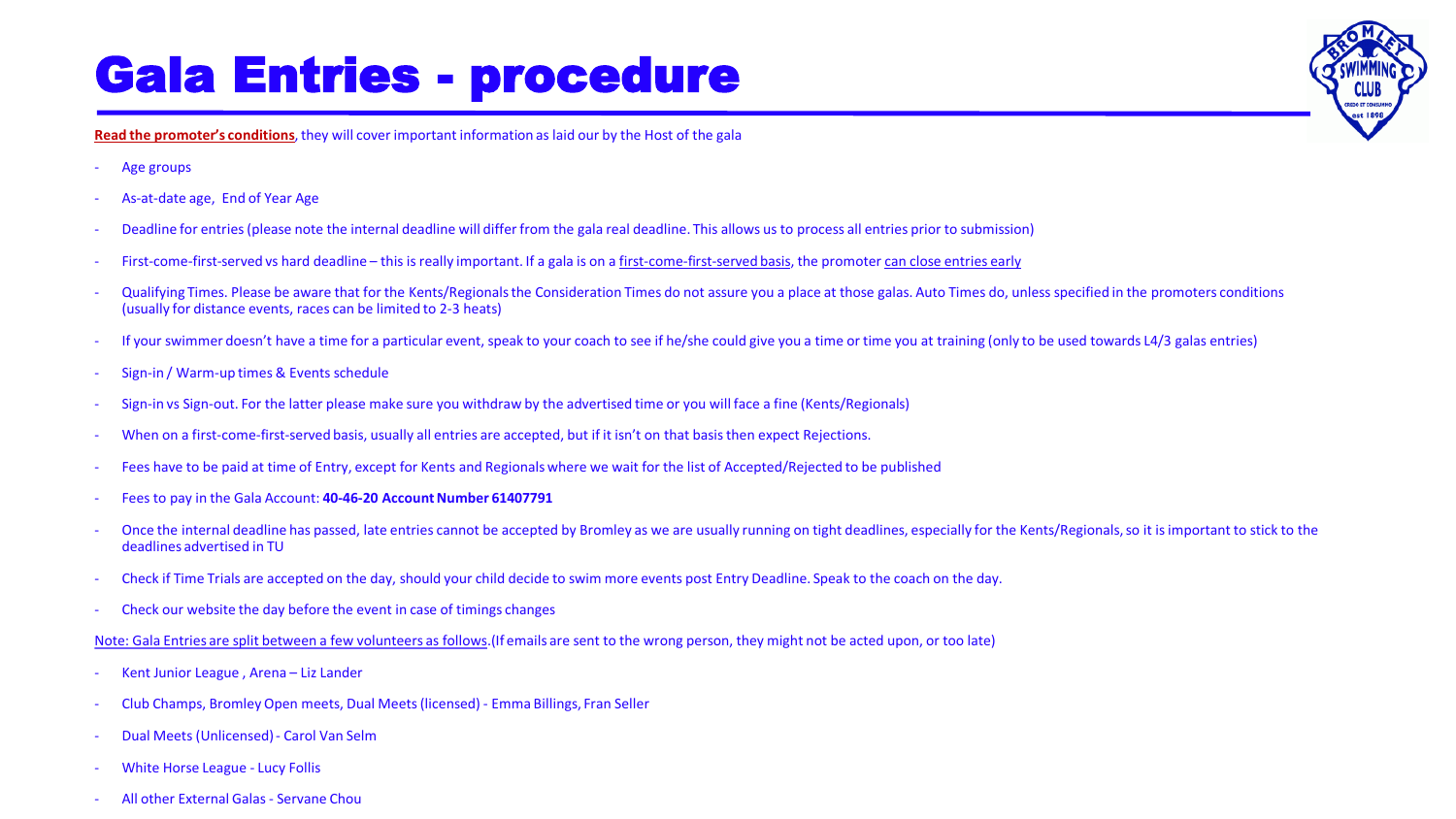### Gala Entries - Qualifying Times & Accepted/Rejected entries  $\Im$



**Read the promoter's conditions**, they will cover important information as laid our by the Host of the gala

- Some galas have Upper and Lower Qualifying time, meaning you cannot be faster or slower than the given bracket
- Some galas accept faster/slower times but usually on a Time Trial basis only: this means the swimmer won't be eligible for an award
- For galas with a Hard Deadline (not first-come-First-Served), should the gala be oversubscribed, the slowest swimmers will be rejected per age group
- Auto Times Those times get you an automatic acceptance to specific galas, unless otherwise in the promoters' conditions.
	- Examples: Distance events tend to be limited in number of heats
	- British Champs in march 2018 were combined with the Edinburgh International Meet so there were rejections
- Qualifying Times for any given gala change each year, so do not think that a 2017 QT will get your child in this year
- Qualifying times are usually based on results the previous year, or recent results for a particular age group. Each year is different.
- Some galas have a qualifying window. Aka for the Kent champs, only times achieved on or after the 1<sup>st</sup> of January of the previous year can be used to enter a swimmer
- If your child has achieved a Consideration Time, please enter your child for this event. Some years o-one got in on a CT time, some other years everyone or most got it. You never know!
- You will get a refund for all Rejections
- If you withdraw your child after the Internal Entry deadline has come and gone, you will not get a refund unless you have a Doctor's note/certificate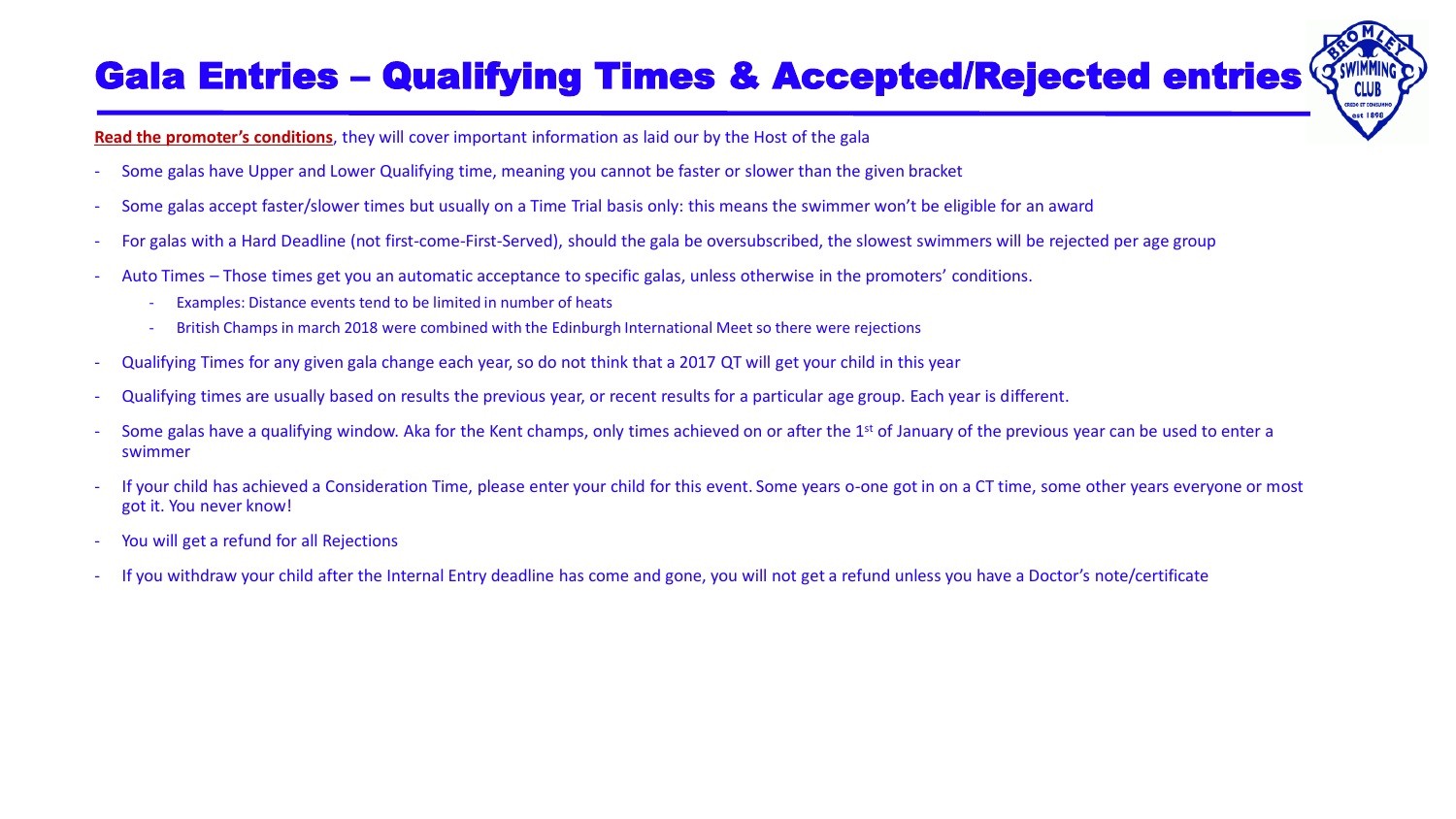## Gala - On the Day

- Check our website the day before the event in case of timings changes.
- Enquire about parking facilities
- If running late, ask someone you know to sign you in where applicable.

#### Important Note: it is crucial that you sign-in on time. If you arrive late or forget to sign-in, it causes all sorts of problems as the meet manager is very busy entering all signed-in **swimmers and allocating lanes accordingly.**

### **Bromley will no longer accept late sign-ins going forward as this is causing severe delays in running galas, and can incur charges by the pool operator for overrunning.**

- Find your coach/parent helper on poolside and make yourself known to them.
- Follow their instructions
- Go to the marshalling area well on time. Listen to the parent helper/coaches but also to the announcements. Adults on poolside will not be held responsible if you miss your event. If you arrive too late for your event, even if not started but all swimmers got called, you will not be allowed to swim.
- For older swimmers (not just club captains), help the younger kids, show a good example.
- Check if Time Trials are allowed on the day, should you wish to swim more events.
- Stretch before your warm-up and each of your races. There is nothing worse than being injured because you didn't do the exercises.
- If a warm-down pool is available, take advantage of it! But no messing around of you will be excluded from using it.
- *Behave throughout the event*
- Parents keep an eye on your child from the spectators area.

Note: We have been told off last season on a couple of occasions due to bad behaviour of some of our swimmers. **Coaches/Helpers are not babysitters** so disrupting children will not be tolerated. Coaches/Helpers will send swimmer to their parents should they misbehave on poolside

You all have signed a code of conduct when you joined this club, so please ensure your swimmer abides by it.

This also goes to parents: at a recent league gala which had to be cancelled unexpectedly, a few parents have been particularly rude to the volunteers refunding their money. This is not acceptable.

Why not join the team of volunteers and help make things better instead? We are always in need of volunteers: without them, swimming wouldn't exist.

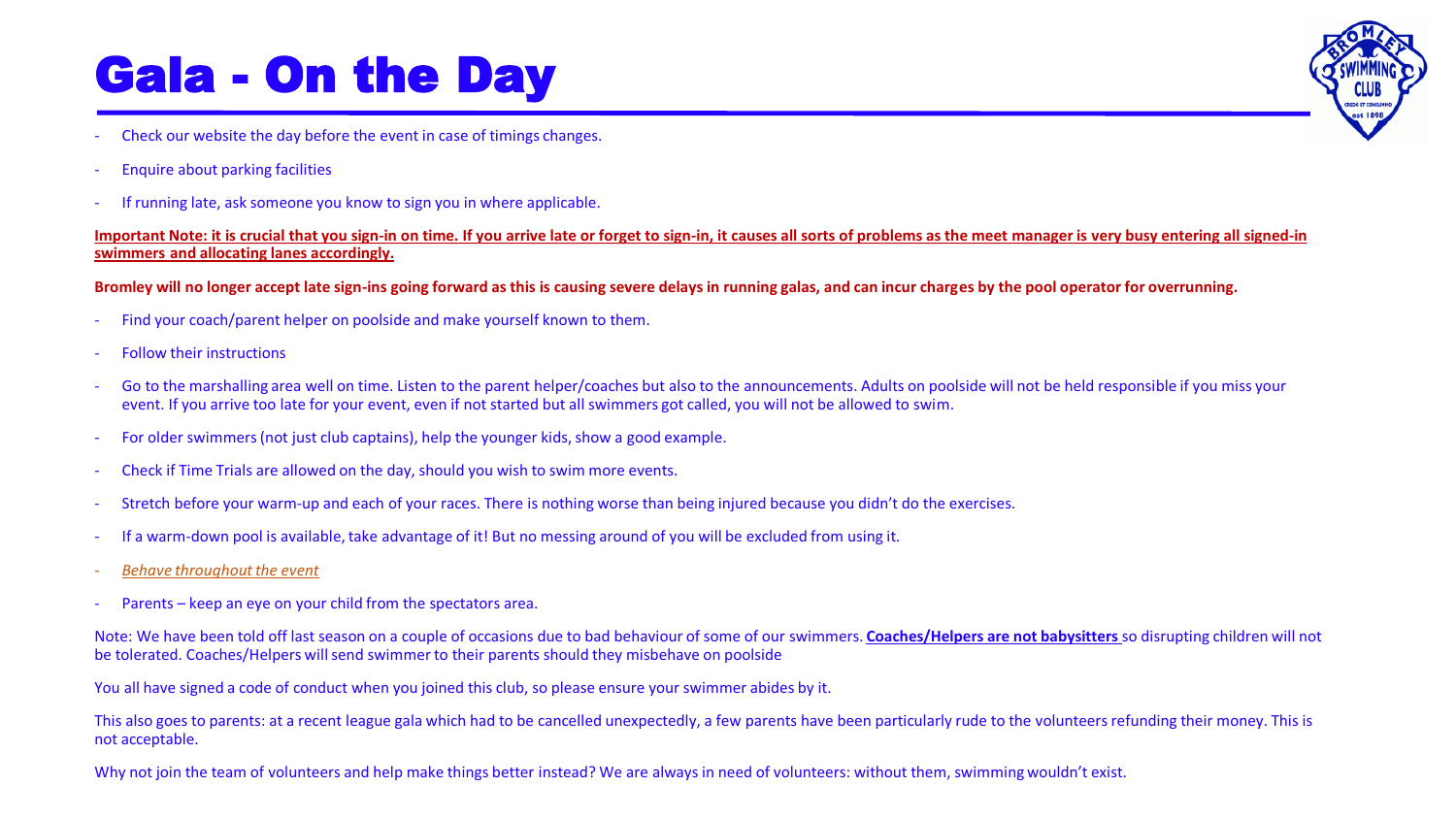## Gala - On the Day - Disqualifications

Disqualifications (DQs) are there for a reason, so don't feel frustrated, don't take it on the coaches/helpers/officials if you child got disqualified but you felt it was wrong

**FOO FT CONS** est 189

- DQs are there to make sure all swimmers are all treated the same and swimming according to the rules on a fair level
- DQs are there to teach swimmers to follow those rules
- If you have a video of your child swimming and you feel the DQ was unfair or incorrect, **videos are not accepted in any case as evidence**. The Referee's decision is based on facts and cannot overturned, unless there were mitigating circumstances like noise at the start, a swimmer interrupting another swimmer's race by swimming out in front of him/her, object in the pool, etc.
- If any case, please get in touch with your coach, within 30mn of the event taking place to raise if you wish to raise a protest. Still get in touch with your coach anyway to discuss what happened and what to do to fix it
- Always go to your coach to get feedback immediately after your race, even if the coach doesn't know you, they have years of experience so take any advice they give you.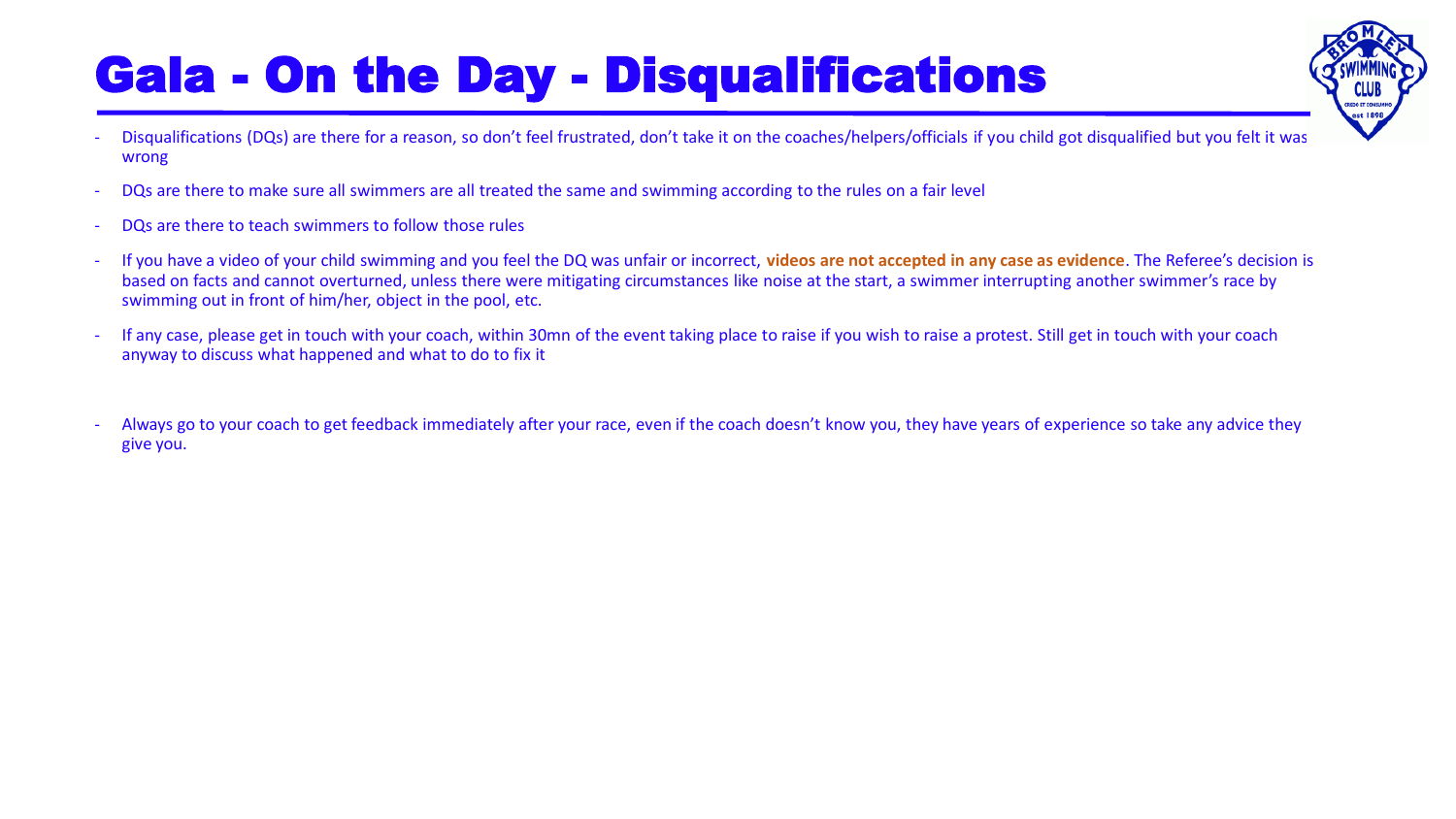## Gala Results



At the end of any gala, the meet manager has to send the results to the ASA for them to load into the Rankings. There can be issues raised by the ASA or identified by the meet manager, which explains why the results are not instantly showing in the rankings.

Generally speaking, results are loaded within 2 days, but not always.

Hytek and TU do not have an agreement with the ASA to be able to download the times directly from the Rankings (although TU are developing a solution as we speak), so we rely entirely on the promoters sending us the results in Hytek format.

This means that if you are going to a gala on your own, aka without club support, it is important that you request the results to be emailed to you in Hytek format, and then send those over to the Bromley External Galas entry email.

That person will load them into TU

Important Notes:

• we load the results of unlicensed meets we run, however remember those times cannot be used to enter into Level 1 & 2 Galas.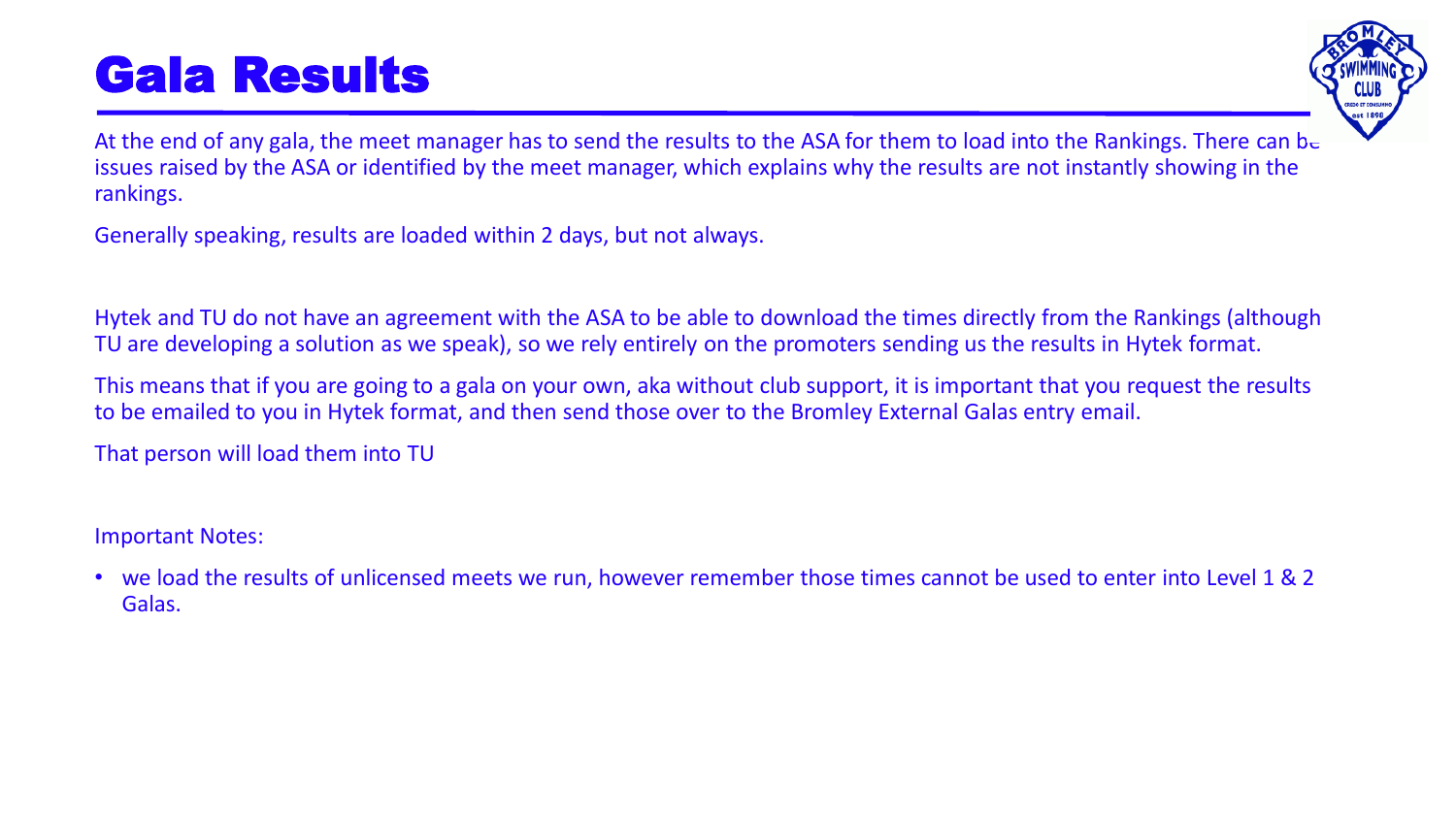# Appendix I – Glossary of Terms



| Term             | <b>Definition</b>                   | <b>Link</b> |
|------------------|-------------------------------------|-------------|
| <b>SC</b>        | Short Course - 25m pool             |             |
| LC               | Long Course - 50m pool              |             |
| <b>ASA</b>       | <b>Amateur Swimming Association</b> |             |
| <b>IOS</b>       | Institute of Swimming               |             |
| <b>TK</b>        | Timekeeper                          |             |
| J1               | Judge 1                             |             |
| J2               | Judge 2                             |             |
| J <sub>2</sub> S | <b>Starter</b>                      |             |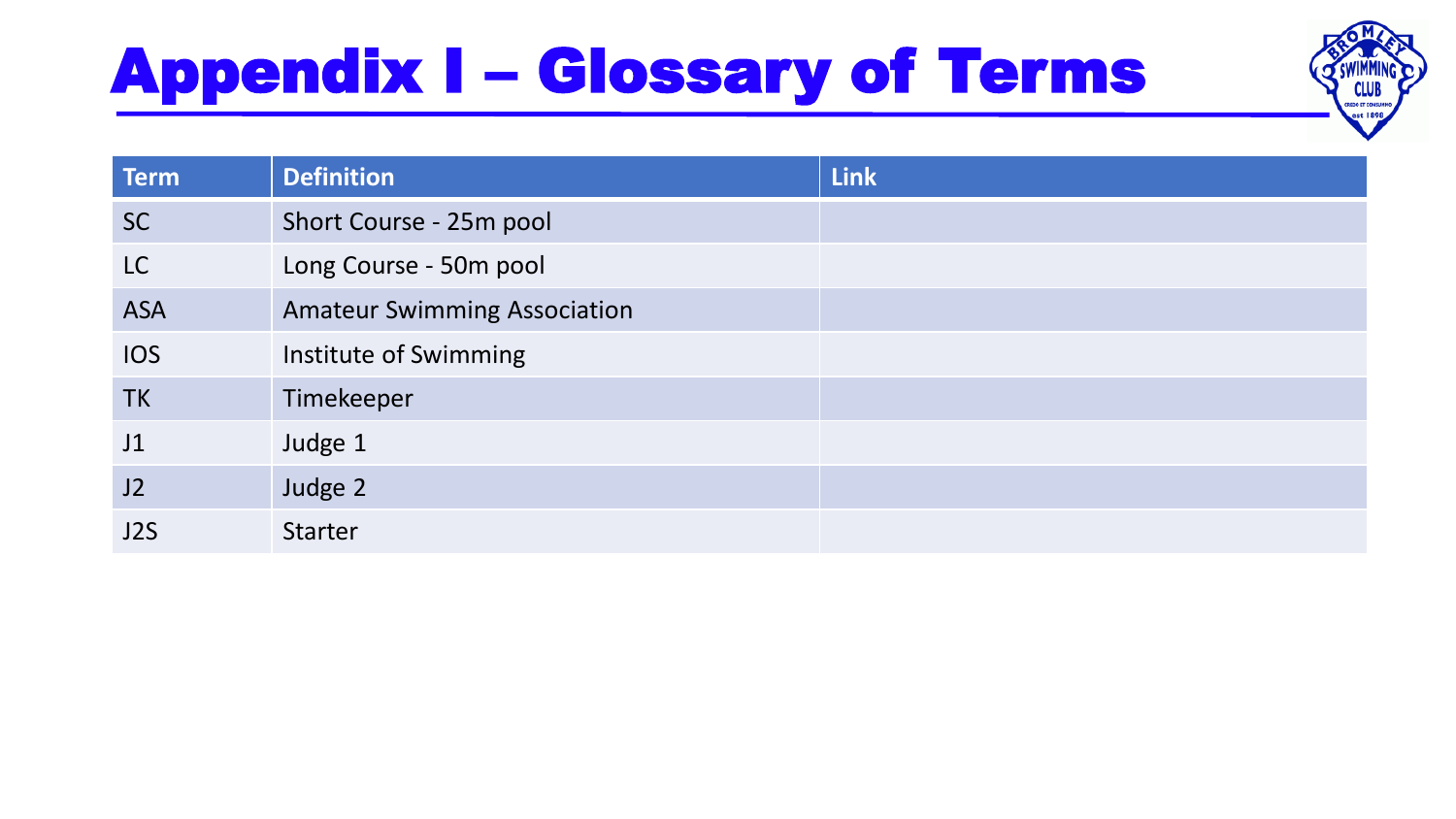# Appendix II – Useful Links & Tools



|                                                                                    | <b>Link</b>                                     |
|------------------------------------------------------------------------------------|-------------------------------------------------|
| <b>Licensed Meets Calendar</b>                                                     | https://www.swimmingresults.org/licensed meets/ |
| <b>British Swimming</b>                                                            | www.swimming.org                                |
| ASA Rankings - for all your Times achieved at<br>licensed galas                    | https://www.swimmingresults.org/individualbest/ |
| OnDeck - to view your PBs, Events, Attendance                                      | Download from AppStore of Google Play           |
| MeetMobile – near Real Time Live Gala results (not<br>all promoters use it though) | Download from AppStore of Google Play           |
| Kent ASA                                                                           | www.kentswimming.org                            |
| London Swimming                                                                    | www.londonswimming.org                          |
|                                                                                    |                                                 |